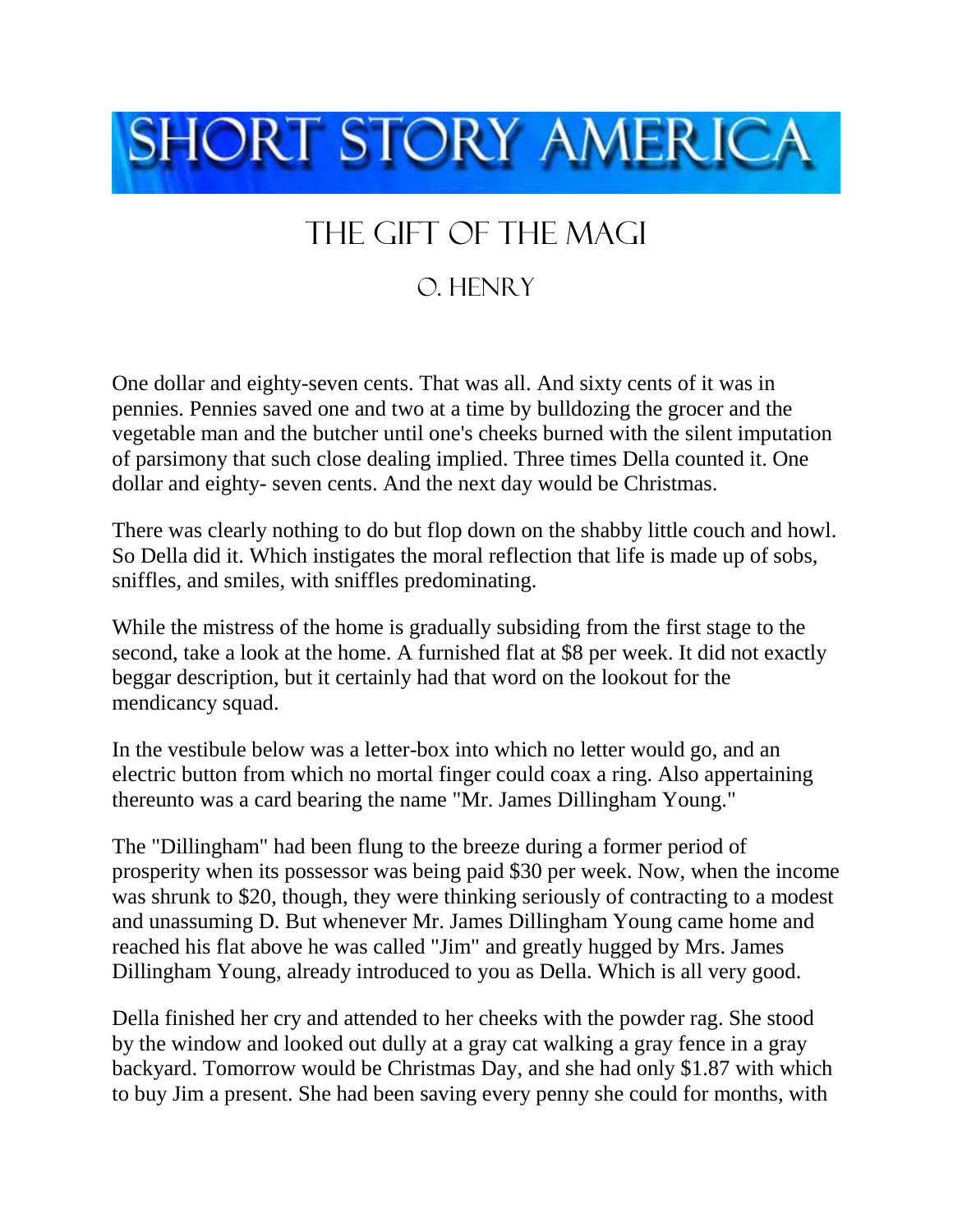this result. Twenty dollars a week doesn't go far. Expenses had been greater than she had calculated. They always are. Only \$1.87 to buy a present for Jim. Her Jim. Many a happy hour she had spent planning for something nice for him. Something fine and rare and sterling--something just a little bit near to being worthy of the honor of being owned by Jim.

There was a pier-glass between the windows of the room. Perhaps you have seen a pierglass in an \$8 flat. A very thin and very agile person may, by observing his reflection in a rapid sequence of longitudinal strips, obtain a fairly accurate conception of his looks. Della, being slender, had mastered the art.

Suddenly she whirled from the window and stood before the glass. her eyes were shining brilliantly, but her face had lost its color within twenty seconds. Rapidly she pulled down her hair and let it fall to its full length.

Now, there were two possessions of the James Dillingham Youngs in which they both took a mighty pride. One was Jim's gold watch that had been his father's and his grandfather's. The other was Della's hair. Had the queen of Sheba lived in the flat across the airshaft, Della would have let her hair hang out the window some day to dry just to depreciate Her Majesty's jewels and gifts. Had King Solomon been the janitor, with all his treasures piled up in the basement, Jim would have pulled out his watch every time he passed, just to see him pluck at his beard from envy.

So now Della's beautiful hair fell about her rippling and shining like a cascade of brown waters. It reached below her knee and made itself almost a garment for her. And then she did it up again nervously and quickly. Once she faltered for a minute and stood still while a tear or two splashed on the worn red carpet.

On went her old brown jacket; on went her old brown hat. With a whirl of skirts and with the brilliant sparkle still in her eyes, she fluttered out the door and down the stairs to the street.

Where she stopped the sign read: "Mne. Sofronie. Hair Goods of All Kinds." One flight up Della ran, and collected herself, panting. Madame, large, too white, chilly, hardly looked the "Sofronie."

"Will you buy my hair?" asked Della.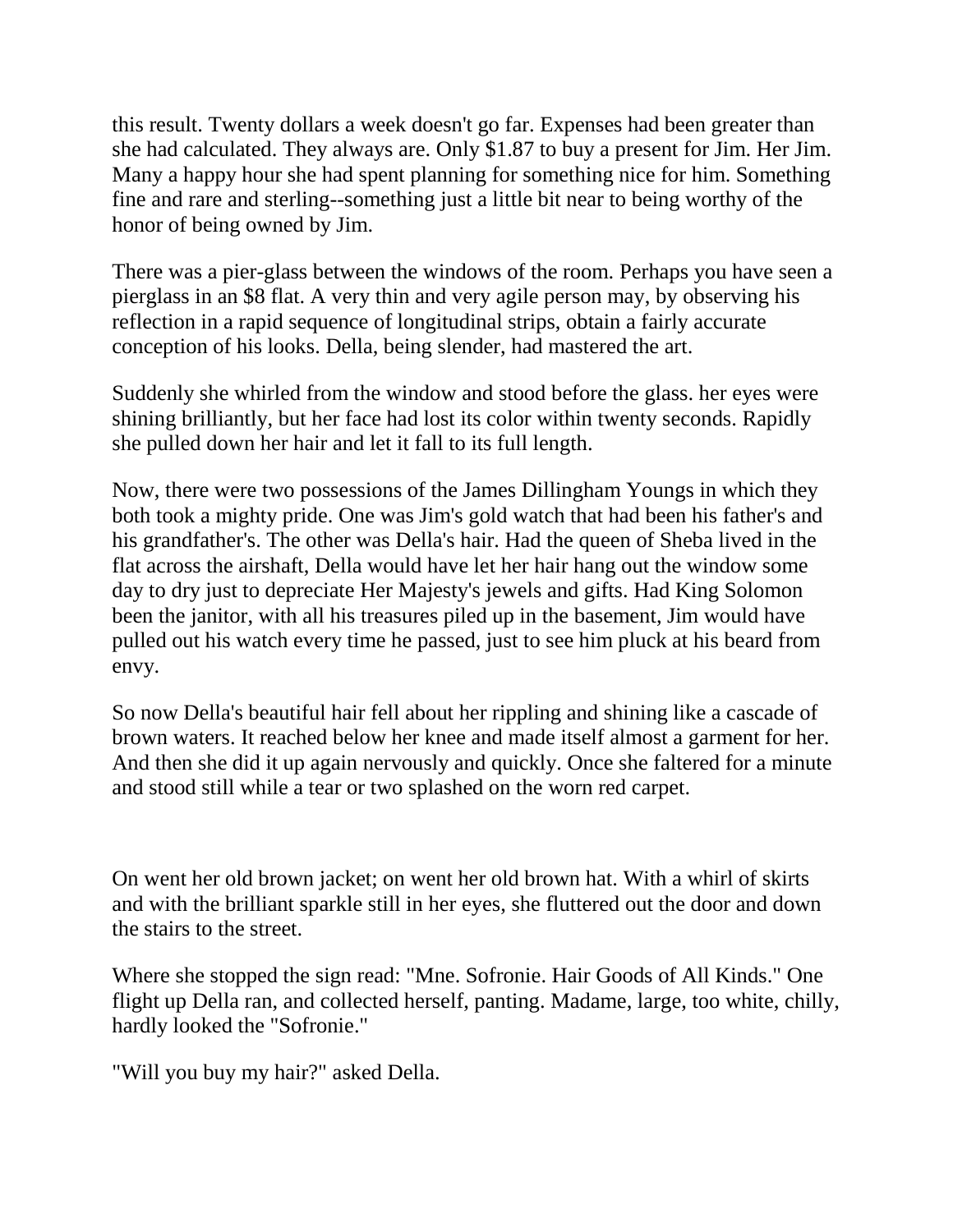"I buy hair," said Madame. "Take yer hat off and let's have a sight at the looks of it."

Down rippled the brown cascade.

"Twenty dollars," said Madame, lifting the mass with a practised hand.

"Give it to me quick," said Della.

Oh, and the next two hours tripped by on rosy wings. Forget the hashed metaphor. She was ransacking the stores for Jim's present.

She found it at last. It surely had been made for Jim and no one else. There was no other like it in any of the stores, and she had turned all of them inside out. It was a platinum fob chain simple and chaste in design, properly proclaiming its value by substance alone and not by meretricious ornamentation--as all good things should do. It was even worthy of The Watch. As soon as she saw it she knew that it must be Jim's. It was like him. Quietness and value--the description applied to both. Twenty-one dollars they took from her for it, and she hurried home with the 87 cents. With that chain on his watch Jim might be properly anxious about the time in any company. Grand as the watch was, he sometimes looked at it on the sly on account of the old leather strap that he used in place of a chain.

When Della reached home her intoxication gave way a little to prudence and reason. She got out her curling irons and lighted the gas and went to work repairing the ravages made by generosity added to love. Which is always a tremendous task, dear friends--a mammoth task.

Within forty minutes her head was covered with tiny, close-lying curls that made her look wonderfully like a truant schoolboy. She looked at her reflection in the mirror long, carefully, and critically.

"If Jim doesn't kill me," she said to herself, "before he takes a second look at me, he'll say I look like a Coney Island chorus girl. But what could I do--oh! what could I do with a dollar and eighty- seven cents?"

At 7 o'clock the coffee was made and the frying-pan was on the back of the stove hot and ready to cook the chops.

Jim was never late. Della doubled the fob chain in her hand and sat on the corner of the table near the door that he always entered. Then she heard his step on the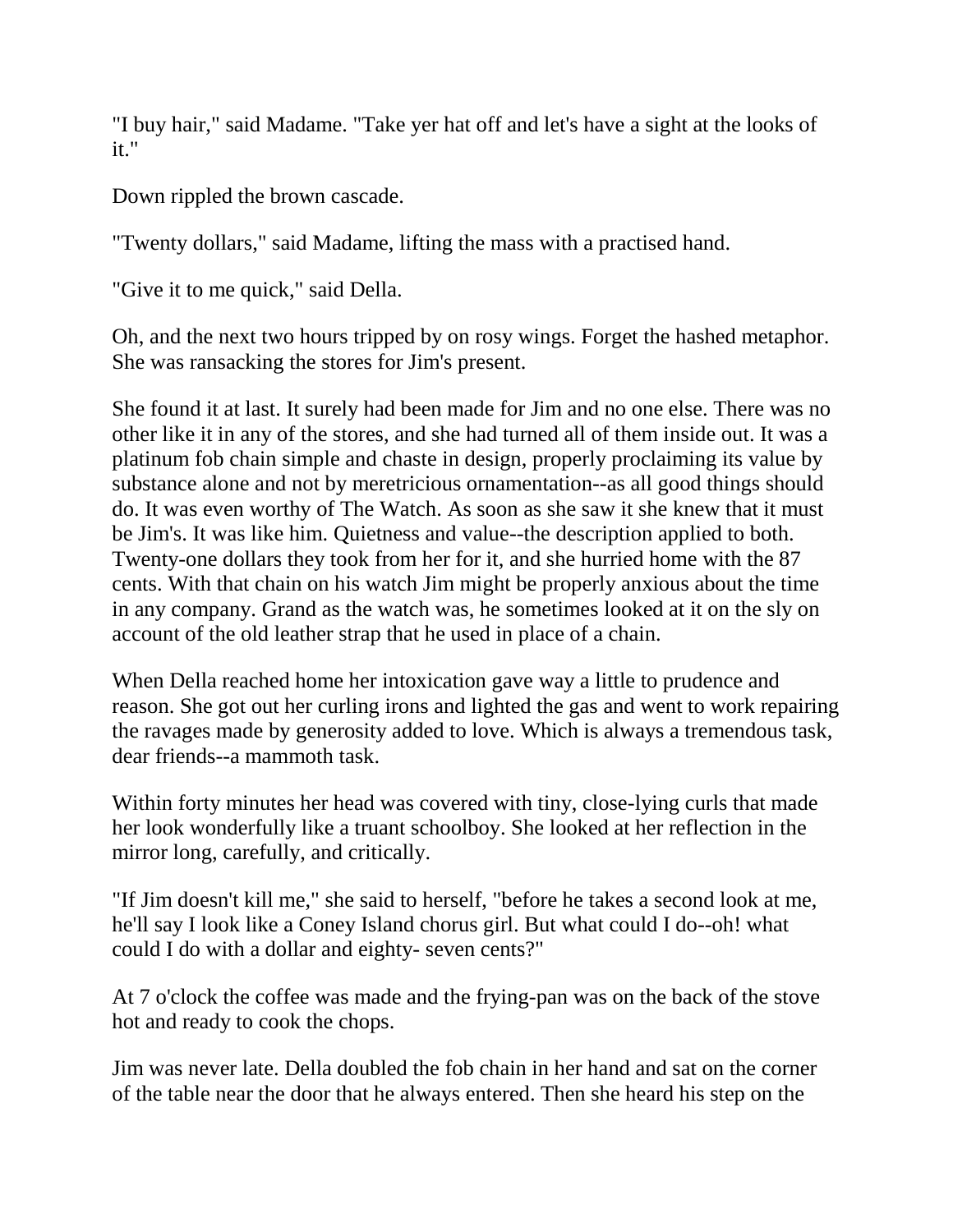stair away down on the first flight, and she turned white for just a moment. She had a habit for saying little silent prayer about the simplest everyday things, and now she whispered: "Please God, make him think I am still pretty."

The door opened and Jim stepped in and closed it. He looked thin and very serious. Poor fellow, he was only twenty-two--and to be burdened with a family! He needed a new overcoat and he was without gloves.

Jim stopped inside the door, as immovable as a setter at the scent of quail. His eyes were fixed upon Della, and there was an expression in them that she could not read, and it terrified her. It was not anger, nor surprise, nor disapproval, nor horror, nor any of the sentiments that she had been prepared for. He simply stared at her fixedly with that peculiar expression on his face.

Della wriggled off the table and went for him.

"Jim, darling," she cried, "don't look at me that way. I had my hair cut off and sold because I couldn't have lived through Christmas without giving you a present. It'll grow out again--you won't mind, will you? I just had to do it. My hair grows awfully fast. Say `Merry Christmas!' Jim, and let's be happy. You don't know what a nice-- what a beautiful, nice gift I've got for you."

"You've cut off your hair?" asked Jim, laboriously, as if he had not arrived at that patent fact yet even after the hardest mental labor.

"Cut it off and sold it," said Della. "Don't you like me just as well, anyhow? I'm me without my hair, ain't I?"

Jim looked about the room curiously.

"You say your hair is gone?" he said, with an air almost of idiocy.

"You needn't look for it," said Della. "It's sold, I tell you--sold and gone, too. It's Christmas Eve, boy. Be good to me, for it went for you. Maybe the hairs of my head were numbered," she went on with sudden serious sweetness, "but nobody could ever count my love for you. Shall I put the chops on, Jim?"

Out of his trance Jim seemed quickly to wake. He enfolded his Della. For ten seconds let us regard with discreet scrutiny some inconsequential object in the other direction. Eight dollars a week or a million a year--what is the difference? A mathematician or a wit would give you the wrong answer. The magi brought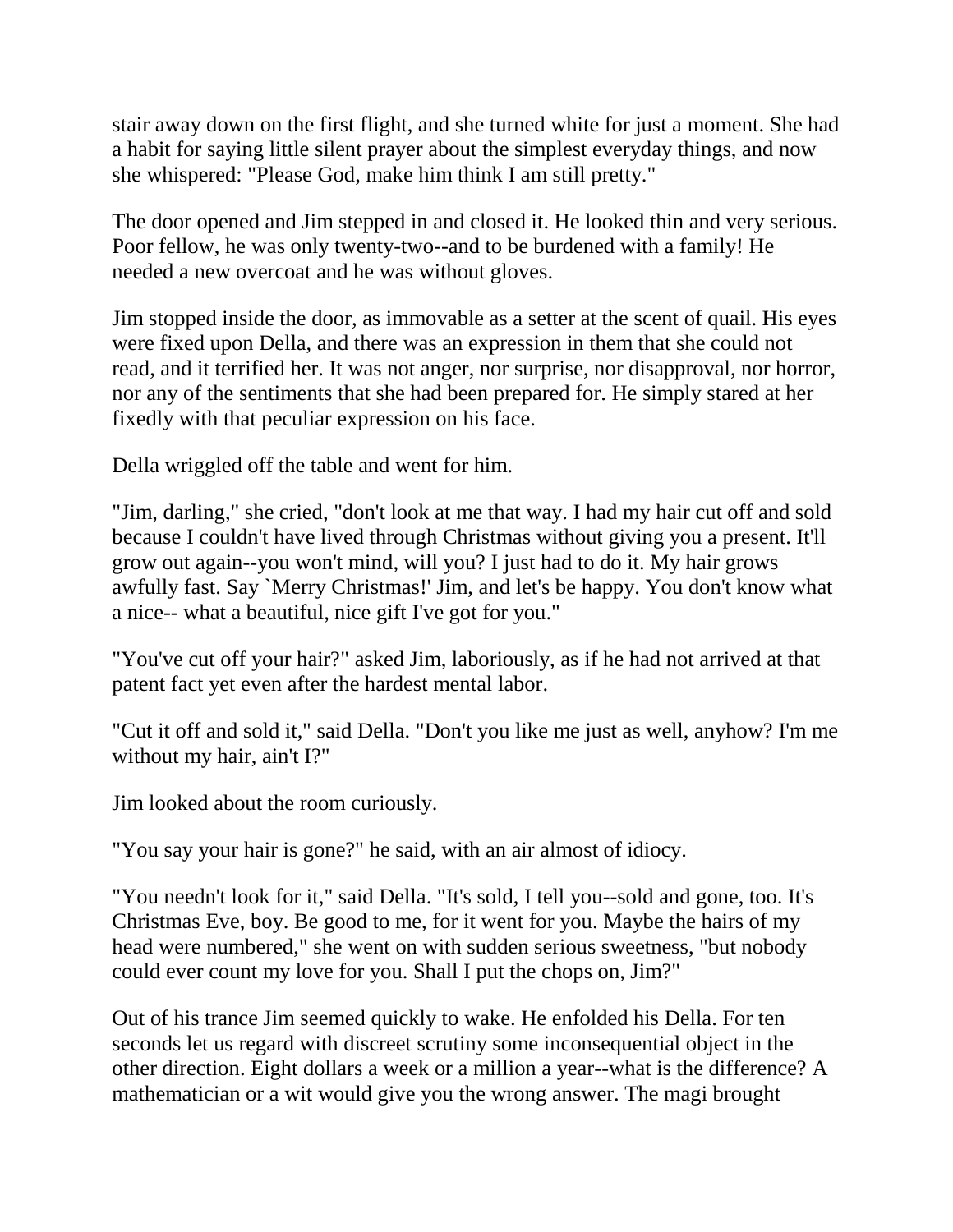valuable gifts, but that was not among them. This dark assertion will be illuminated later on.

Jim drew a package from his overcoat pocket and threw it upon the table.

"Don't make any mistake, Dell," he said, "about me. I don't think there's anything in the way of a haircut or a shave or a shampoo that could make me like my girl any less. But if you'll unwrap that package you may see why you had me going a while at first."

White fingers and nimble tore at the string and paper. And then an ecstatic scream of joy; and then, alas! a quick feminine change to hysterical tears and wails, necessitating the immediate employment of all the comforting powers of the lord of the flat.

For there lay The Combs--the set of combs, side and back, that Della had worshipped long in a Broadway window. Beautiful combs, pure tortoise shell, with jewelled rims--just the shade to wear in the beautiful vanished hair. They were expensive combs, she knew, and her heart had simply craved and yearned over them without the least hope of possession. And now, they were hers, but the tresses that should have adorned the coveted adornments were gone.

But she hugged them to her bosom, and at length she was able to look up with dim eyes and a smile and say: "My hair grows so fast, Jim!"

And them Della leaped up like a little singed cat and cried, "Oh, oh!"

Jim had not yet seen his beautiful present. She held it out to him eagerly upon her open palm. The dull precious metal seemed to flash with a reflection of her bright and ardent spirit.

"Isn't it a dandy, Jim? I hunted all over town to find it. You'll have to look at the time a hundred times a day now. Give me your watch. I want to see how it looks on it."

Instead of obeying, Jim tumbled down on the couch and put his hands under the back of his head and smiled.

"Dell," said he, "let's put our Christmas presents away and keep 'em a while. They're too nice to use just at present. I sold the watch to get the money to buy your combs. And now suppose you put the chops on."